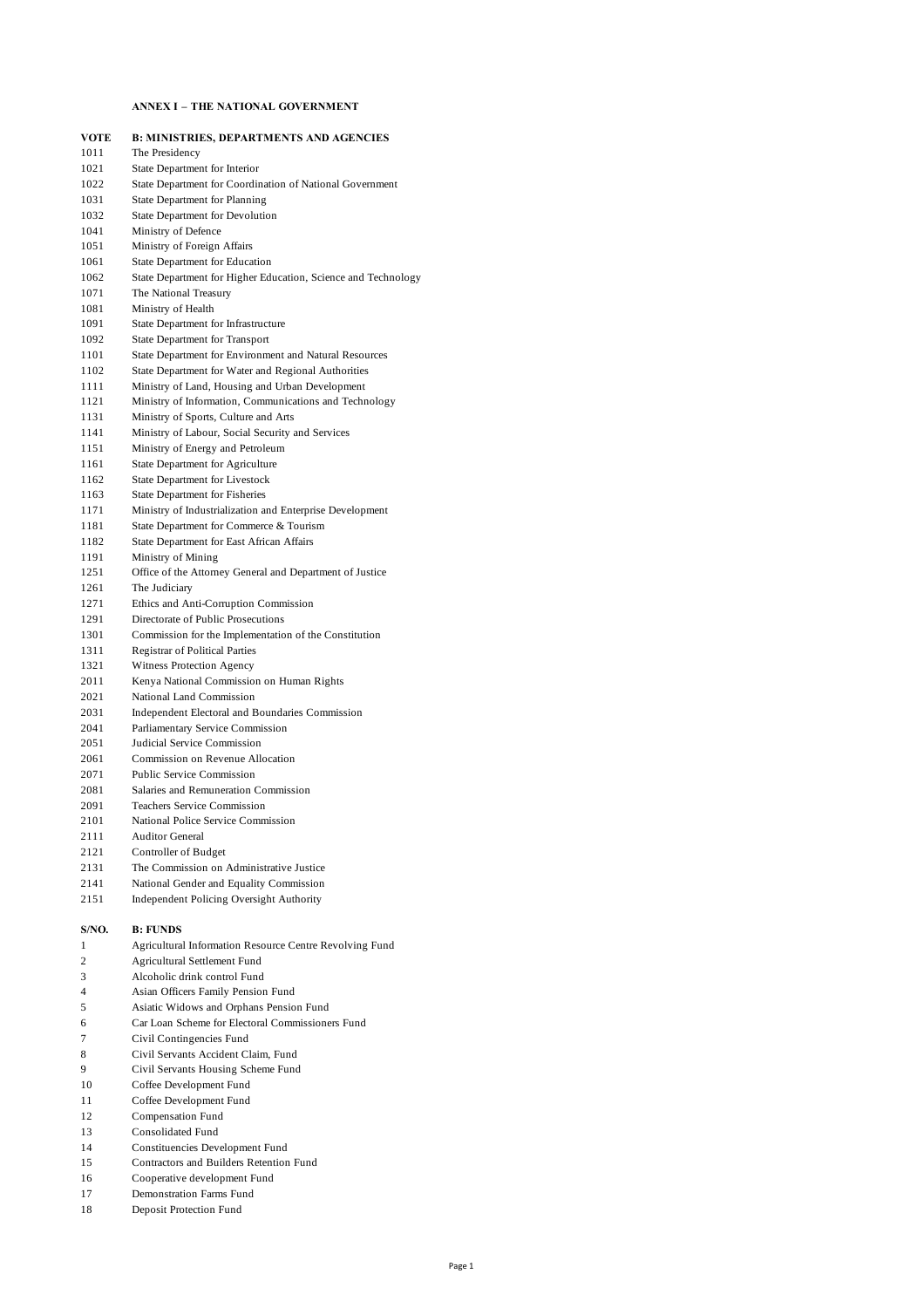- District Cash Fund
- Emergency Fund
- Equalization Fund
- European Widows and Orphans Pension Fund
- Faza Fire disaster Fund
- Government Clearance Agency Fund
- Government Press Fund
- Health Care Service Fund
- Hide and Skins Cess Fund
- Higher Education Loan Fund
- Housing Fund
- Humanitarian Fund
- Intelligence service Development Fund
- Joint Consolidated Fund
- Judiciary Fund
- Kenya Energy Sector Environment and Social Responsibility Programme Fund
- Kenya Local Loans Support Fund
- Kenya Slums Upgrading, Low cost Housing and Infrastructure Trust Fund
- Kenya Sugar Development Fund
- Land Compensation Fund
- Land Settlement Fund
- Local Authorities Provident Fund
- Local Authority transfer Fund
- Local Government Loans Authority
- Management Supervisions and Liquidation Fund
- Mechanical and Transport Fund
- Medical Supplies Fund
- Micro and Small Development
- Nakumatt/ Molo Fire Victims fund National Assembly- Car Loan Fund
- National Environment Trust Fund
- National Sports Fund
- Parliamentary Mortgage Scheme Fund
- Pension Trust Fund
- Petroleum Development Levy Fund
- Policy Holders Compensation Fund
- Political Parties Fund
- Pre-shipment Inspection Fund
- Prisons Farms Revolving Fund
- Prisons Industries Fund
- Provident Fund
- Provincial Administration Cash fund
- Rehabilitation Fund
- Reserve Fund
- Revenue Fund
- Rural Development Fund
- Rural Enterprise Fund
- Sinking Fund
- Small and medium Term Fund
- Stores and Services Fund
- Strategic Grain Reserve
- Strategic Grain Reserve Trust Fund
- Supplies Branch Fund
- Tourism Fund Board of Trustees (Formerly Catering and Tourism Development Levy Trustees)
- Township, Roads and drainage Fund
- Training Fund
- Treasury Main Clearance Fund
- Universal Service Fund
- Uwezo fund
- Veterinary Services Development Fund
- Water Services Trust Fund
- Women Enterprise Fund
- Youth enterprise Development fund

# **S/NO. ANNEX II – THE COUNTY GOVERNMENTS**

- Mombasa County
- Kwale County
- Kilifi County
- Tana River County
- Lamu County
- Taita-Taveta County
- Garisa County
- 8 Wajir County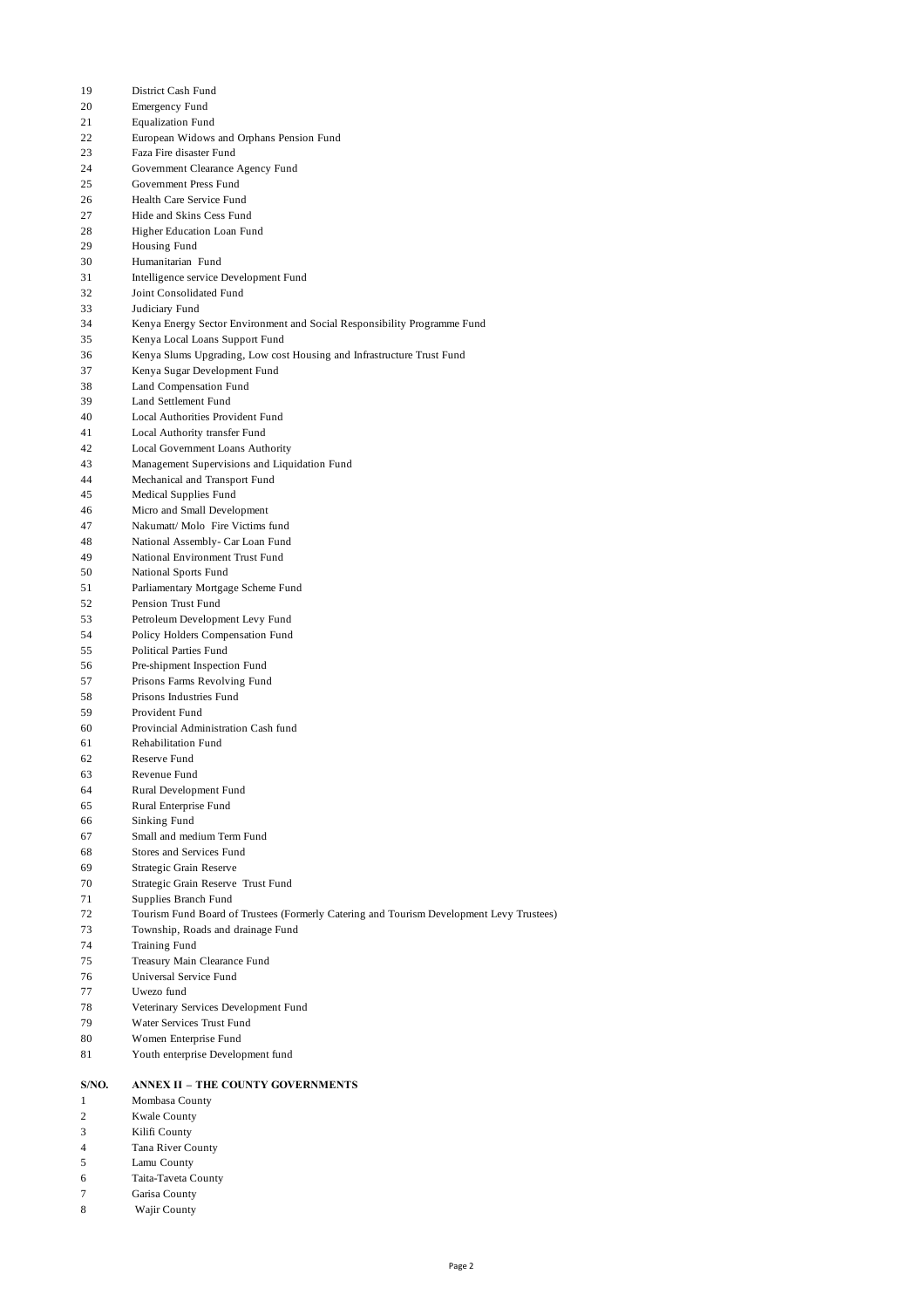- Mandera County
- Marsabit County
- 11 Isiolo County
- 12 Meru County
- Tharaka-Nithi County
- 14 Embu County
- Kitui County
- 16 Manchakos County
- Makueni County
- 18 Nyandarua County
- Nyeri County Kirinyaga County
- 21 Murang oa County
- 22 Kiambu County
- Turkana County
- 24 West Pokot County
- 25 Samburu County
- Trans Nzoia County
- 27 UasinGishu County
- ElgeyoMarakwet County
- Nandi County
- Baringo County 31 Laikipia County
- 32 Nakuru County
- Narok County
- Kajiado County
- Kericho County
- Bomet County
- Kakamega County
- Vihiga County
- Bungoma County
- Busia County
- Siaya County
- Kisumu County
- Homa Bay County
- Migori County
- Kisii County
- Nyamira County
- Nairobi County

#### **S/NO. ANNEX III – SEMI-AUTONOMOUS NATIONAL AND COUNTY GOVERNMENT CORPORATIONS (NON COMMERCIAL)**

- Agricultural Development Corporation
- Agricultural Information Resource Centre
- Anti-Counterfeit Agency
- Athi Water Services Board
- Bondo University College ( JaramogiOgingaOdinga University)
- Brand Kenya Board
- Bukura Agricultural College
- Capital Market Authority
- Centre of Mathematics, Science and Technology
- Chepkoilel University ( Eldoret University)
- Chuka University
- Coast Development Authority
- Coast Water Services Board
- Coffee Board of Kenya
- Coffee Development Authority
- Coffee Research Foundation
- Commission of Higher Education
- Communication Authority of Kenya
- Competition Authority of Kenya
- Cooperative College of Kenya
- Cotton Development Authority
- Council for legal Education/ Kenya School of Law
- Egerton University
- Embu University College
- Energy Regulatory Commission
- Ewaso Ngiro North Development Authority
- Ewaso Ngiro South Development Authority
- Export Processing Zones Authority
- Export Promotion Council
- Garissa University College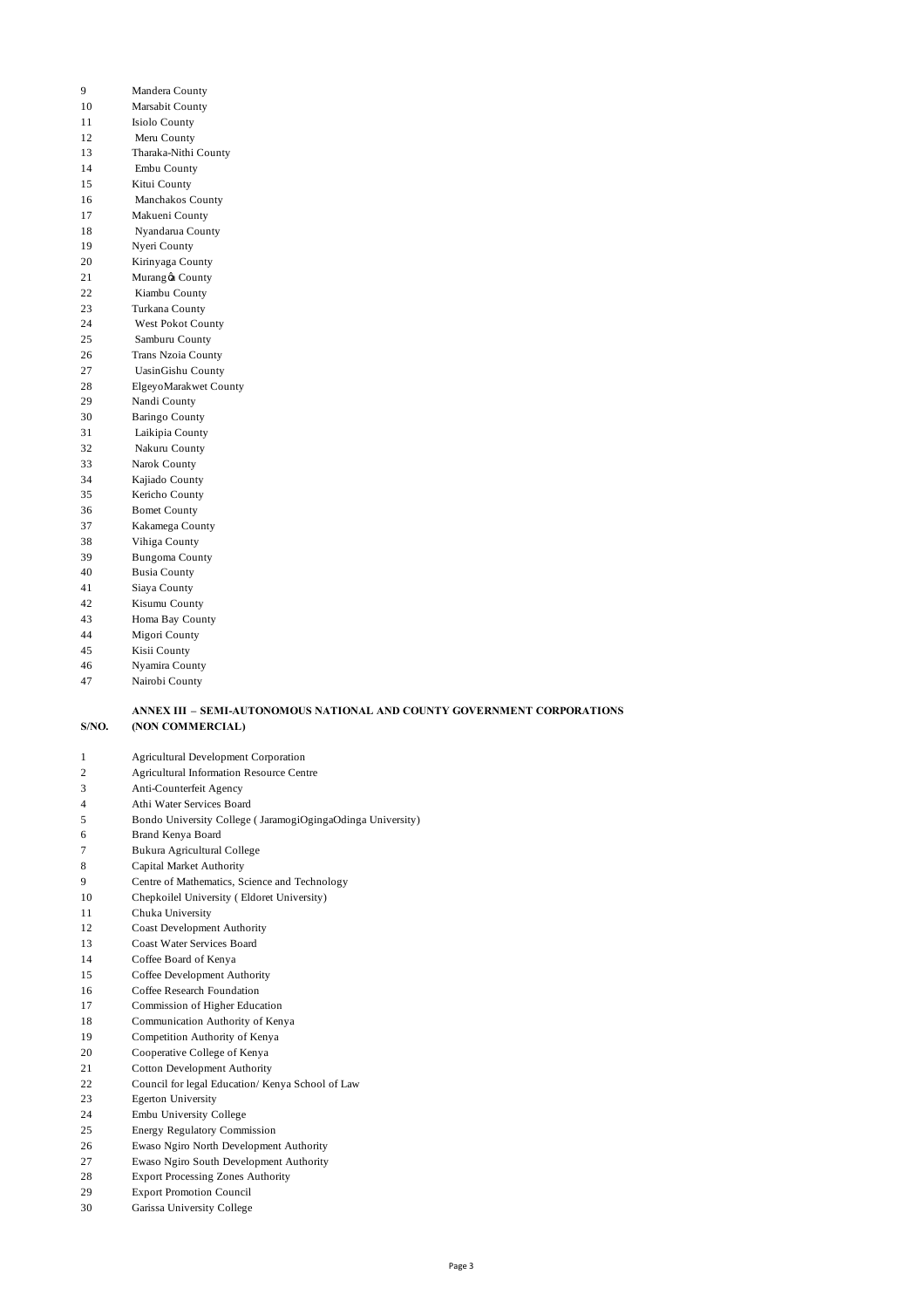| 31       | Higher Education Loans Board                                                  |
|----------|-------------------------------------------------------------------------------|
| 32       | Horticultural Crops Development Authority                                     |
| 33       | <b>Insurance Regulatory Authority</b>                                         |
| 34       | Jomo Kenyatta University of Agriculture and Technology                        |
| 35       | Kababii University College                                                    |
| 36       | Kabiang'a University College                                                  |
| 37       | Karatina University College                                                   |
| 38       | Kenya Accountants and Secretaries Examination Board                           |
| 39<br>40 | Kenya Accreditation Service                                                   |
| 41       | Kenya Agricultural Research Institute<br>Kenya Animal Genetic Resource Centre |
| 42       | Kenya Bureau of Standards                                                     |
| 43       | Kenya Civil Aviation Authority                                                |
| 44       | Kenya Civil Aviation Authority                                                |
| 45       | Kenya Coconut Development Authority                                           |
| 46       | Kenya Copyright Board                                                         |
| 47       | Kenya Dairy Board                                                             |
| 48       | Kenya Education Management Institute                                          |
| 49       | Kenya Film Classification Board                                               |
| 50       | Kenya Film Commission                                                         |
| 51       | Kenya Forestry Research Institute                                             |
| 52       | Kenya Forests Services                                                        |
| 53       | Kenya Industrial Property Institute (KIPI)                                    |
| 54       | Kenya Industrial Research & Development Institute (KIRDI)                     |
| 55       | Kenya Information and Communications Technology Board                         |
| 56       | Kenya Institute of Curriculum Development                                     |
| 57       | Kenya Institute of Education                                                  |
| 58       | Kenya Institute of Mass Communication                                         |
| 59<br>60 | Kenya Institute of Special Education                                          |
| 61       | Kenya Investment Authority<br>Kenya Leather Development Council               |
| 62       | Kenya Marine and Fisheries Research Institute                                 |
| 63       | Kenya Maritime Authority                                                      |
| 64       | Kenya Medical Research Institute                                              |
| 65       | Kenya Medical Supplies Agency                                                 |
| 66       | Kenya Medical Training College                                                |
| 67       | Kenya National Assurance Company (2001) Ltd                                   |
| 68       | Kenya National Bureau of Statistics                                           |
| 69       | Kenya National Commission of UNESCO                                           |
| 70       | Kenya National Examination Council                                            |
| 71       | Kenya National Highways Authority                                             |
| 72       | Kenya National Library Services                                               |
| 73       | Kenya Nuclear Electricity Board                                               |
| 74       | Kenya Ordinance Factory Corporation                                           |
| 75       | Kenya Plant Health Inspectorate Services (KEPHIS)                             |
| 76       | Kenya Polytechnic University College                                          |
| 77       | Kenya Revenue Authority                                                       |
| 78       | Kenya Roads Board                                                             |
| 79       | Kenya Rural Roads Authority                                                   |
| 80<br>81 | Kenya School of Government/KIA<br>Kenya Sugar Board                           |
| 82       | Kenya Sugar Research Foundation                                               |
| 83       | Kenva Tea Development Authority (KTDA)                                        |
| 84       | Kenya tourist BoardKenya Trade Agency Network                                 |
| 85       | Kenya Tsetse and Trypanosomiasis Eradication Council                          |
| 86       | Kenya Urban Roads Authority                                                   |
| 87       | Kenya Veterinary Board                                                        |
| 88       | Kenya Veterinary Vaccines Production Institute                                |
| 89       | Kenya Vision 2030 Delivery Secretariat                                        |
| 90       | Kenya Water Institute                                                         |
| 91       | Kenya Water Towers Agency                                                     |
| 92       | Kenya Yearbook Editorial Board                                                |
| 93       | Kenyatta National Hospital                                                    |
| 94       | Kenyatta University                                                           |
| 95       | Kerio Valley Development Authority                                            |
| 96       | Kimathi University of Technology                                              |
| 97       | Kirinyaga University College                                                  |
| 98       | Kisii University                                                              |
| 99       | Konza Technopolis Development Authority                                       |
| 100      | Laikipia University                                                           |
| 101      | Lake Basin Development Authority                                              |
| 102      | Lake Victoria North Water services Board                                      |

Lake Victoria South Water services Board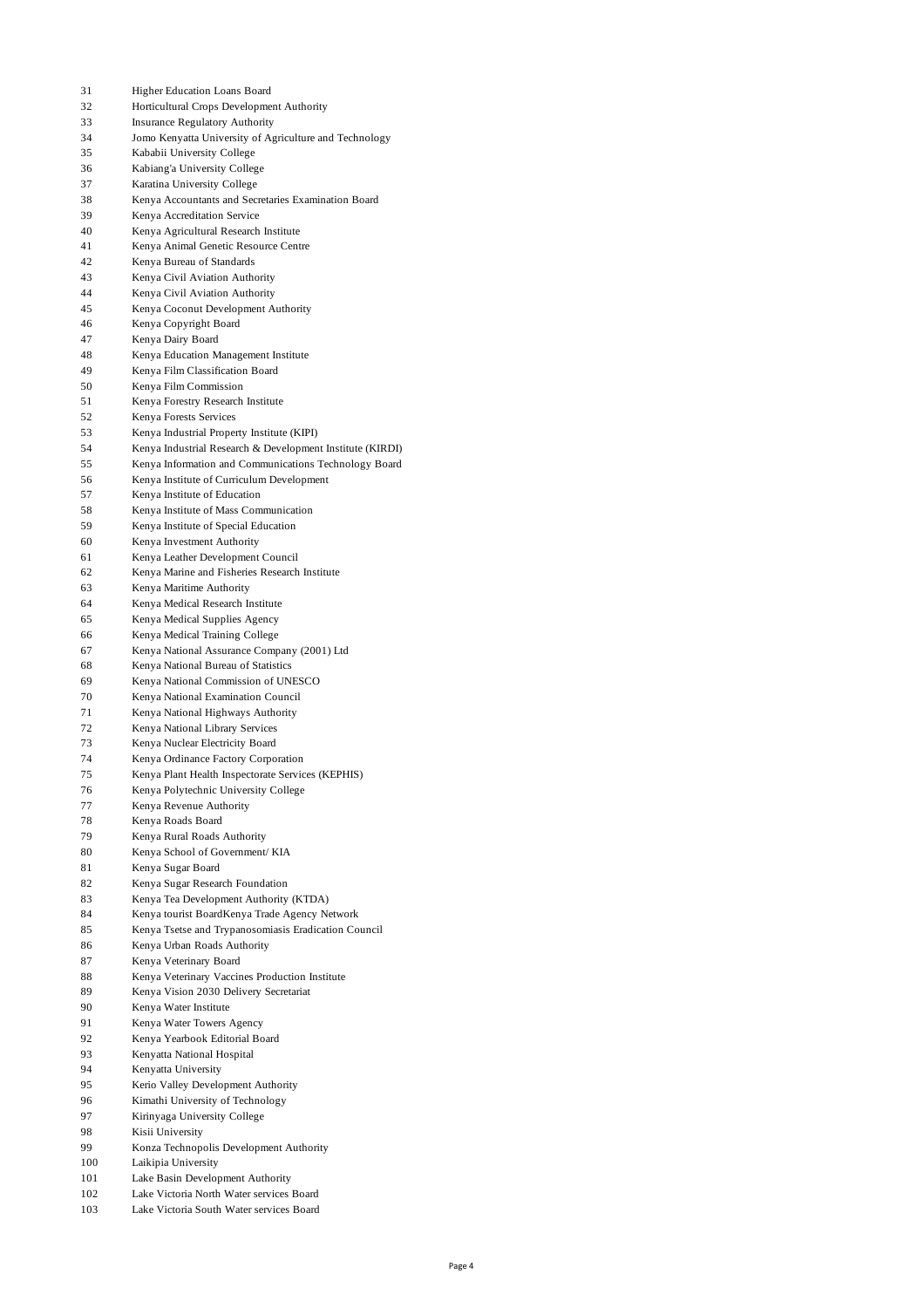- Machackos University College Masai Mara University College Maseno University MasindeMuliro University of Agriculture and Technology Media Council of Kenya Medical Practitioners and Dentists Board Meru University College of Science & Technology Moi Teaching Referral Hospital Moi University Mombasa Polytechnic University College Multi Media University College of Kenya Murang'a University College Narok University College National Aids Control Council National Biosafety Authority National Campaign Against Drug Abuse Authority National Construction Authority Board National Coordinating Agency for Population and Development(NCAP) 122 National Council for Science and Technology National Council of persons with disability National Crime Research Centre National Drought Management Authority National Environment Management Authority National Industrial Training Authority 128 National Irrigation Board National Museums of Kenya National Quality Control Laboratory National Transport and Safety Authority National Water Conservation & Pipeline Corporation NGO'S Coordination Board Northern Water Services Board Nursing Council of Kenya Pest Control Product Board Pharmacy and Poisons Board Policy Holders Compensation Board Privatization Commission Public Procurement Oversight Authority PwaniUnivversity Registration of Certified Public Secretary Board Retirement Benefit Authority Rift Valley Water Services Board Rivatex E. A. Ltd Rural Electrification Authority Sacco Societies Regulatory Authority (SASRA) Science (School) of Equipment Production Sisal Board of Kenya South Eastern University Sports Stadia Management Board State Corporation Appeal Tribunal Sugar Development Board TaitaTaveta University College Tana and Athi Rivers Development Authority Tana Water Services Tanathi Water Services Board Tea Board of Kenya Tea Research Foundation of Kenya The Kenya Cultural Centre Unclaimed Financial Assets
	- University of Nairobi
	- Water Appeals Board
	- Water Resources Management Authority
	- Water Services Regulatory Board
	- Witness Protection Agency

### **S/NO. ANNEX IV – STATE AND COUNTY CORPORATIONS (COMMERCIAL)**

- Agricultural Finance Corporation
- Agro-Chemical and Food Company
- Amatsi Water Services Co. Ltd
- Bomas of Kenya Ltd.
- Catering Training and tourism Dev. Levy Trustee (Kenya Utalii Hotel)
- Chemelil Sugar Company
- Consolidated Bank of Kenya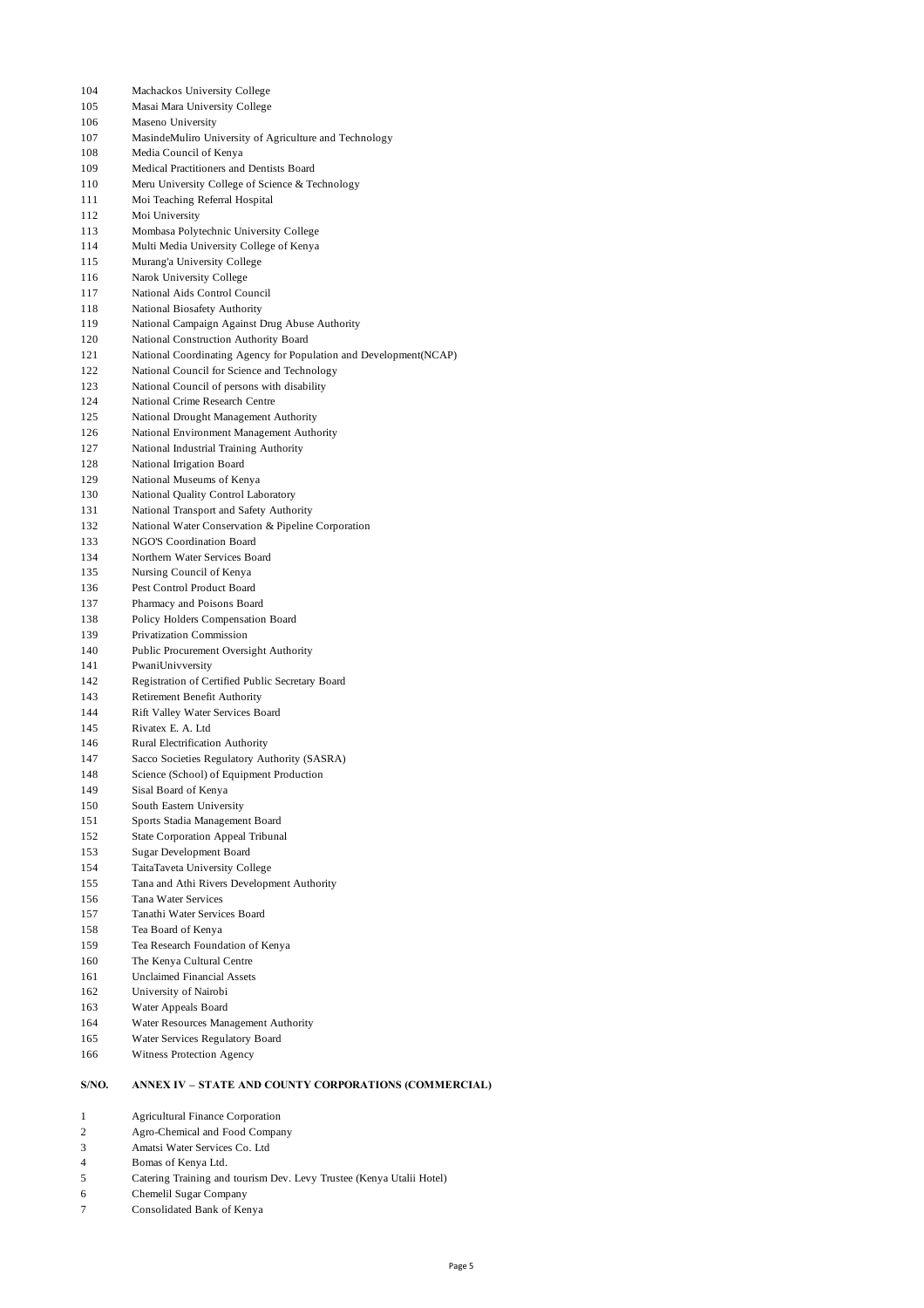- Deposits Protection Fund Board East African Portland Cement Eldama Ravine Water & Sanitation Company Eldoret Water & Sanitation Co Ltd Embu Water & Sanitation Co. Ltd Garissa Water & Sewerage Co Ltd Gatamathi Water & Sanitation Company Geothermal Development Corporation Githunguri Water and Sanitation Co Ltd Golf Hotel Gusii water and Sanitation Company Industrial & Commercial Development Corporation(ICDC) Isiolo Water & Sewerage Company Ltd Jomo Kenyatta Foundation Juja Water & Sewerage Company Kabarnet Hotel Kahuti Water &Sanitation Co Ltd Karimenu Water & Sanitation Co Ltd Kenya Airports Authority Kenya Broadcasting Corporation Kenya Electricity Generating Company Kenya Electricity Transmission Company Ltd Kenya Ferry Service Kenya Industrial Estate Limited Kenya Industrial Estates Limited Kenya International Conference Centre Kenya Literature Bureau Kenya Meat Commission Kenya National Shipping Line LTD Kenya National Trading Corporation Kenya Pipeline Company Kenya Ports Authority Kenya Post Office Savings Bank Kenya Power and Lighting Company Kenya Railways Corporation Kenya Reinsurance Corporation Kenya Safari Lodges & Hotel Kenya Seed Company Kenya Tourist Development Corporation Kenya Wildlife Service Kenya Wines Agencies Limited Kericho Water and Sanitation Company Limited (KEWASCO) Kiambere-Mwingi Water & Sanitation Company Kiambu Water & Sewerage Company Ltd (KWCL) Kibwezi-Makindu Water and Sanitation Company Ltd Kilifi-Mariakani Water and Sewerage Company (KIMAWASCO) Kirinyaga Water & Sanitation Co Ltd Kisumu Water and Sewerage Company Kwale Water and Sewerage Company (KWAWASCO) Lamu Water and Sewerage Company (LAWASCO) Malindi Water and Sewerage Company (MAWASCO) Mandera Water & Sewerage Company Ltd Meru Water and Sewerage Services Miwani Sugar Company Mombasa Water Supply and Sanitation Services Company (MOWASSCO) Muhoroni Sugar Company (In Receivership) Nairobi City Water and Sewerage Company Naivasha Water Sewerage and Sanitation Company (NAIVAWASS) Nakuru Water and Sanitation Services Company (NAWASSCO) Nanyuki Water & Sewerage Co Ltd (NAWASCO) National Cereals an Produce Board National Hospital Insurance Fund National Housing Corporation National Oil Corporation of Kenya National Social Security Fund New KCC Limited Ngagaka Water and Sanitation Company Ltd Ngangaka Water and Sanitation Company Numerical Machining Complex
- Nyayo Tea Zones Development Corporation
- Nyeri Water and Sewerage Company
- Nzoia Sugar Company
- Nzoia Water and Sanitation Company Limited